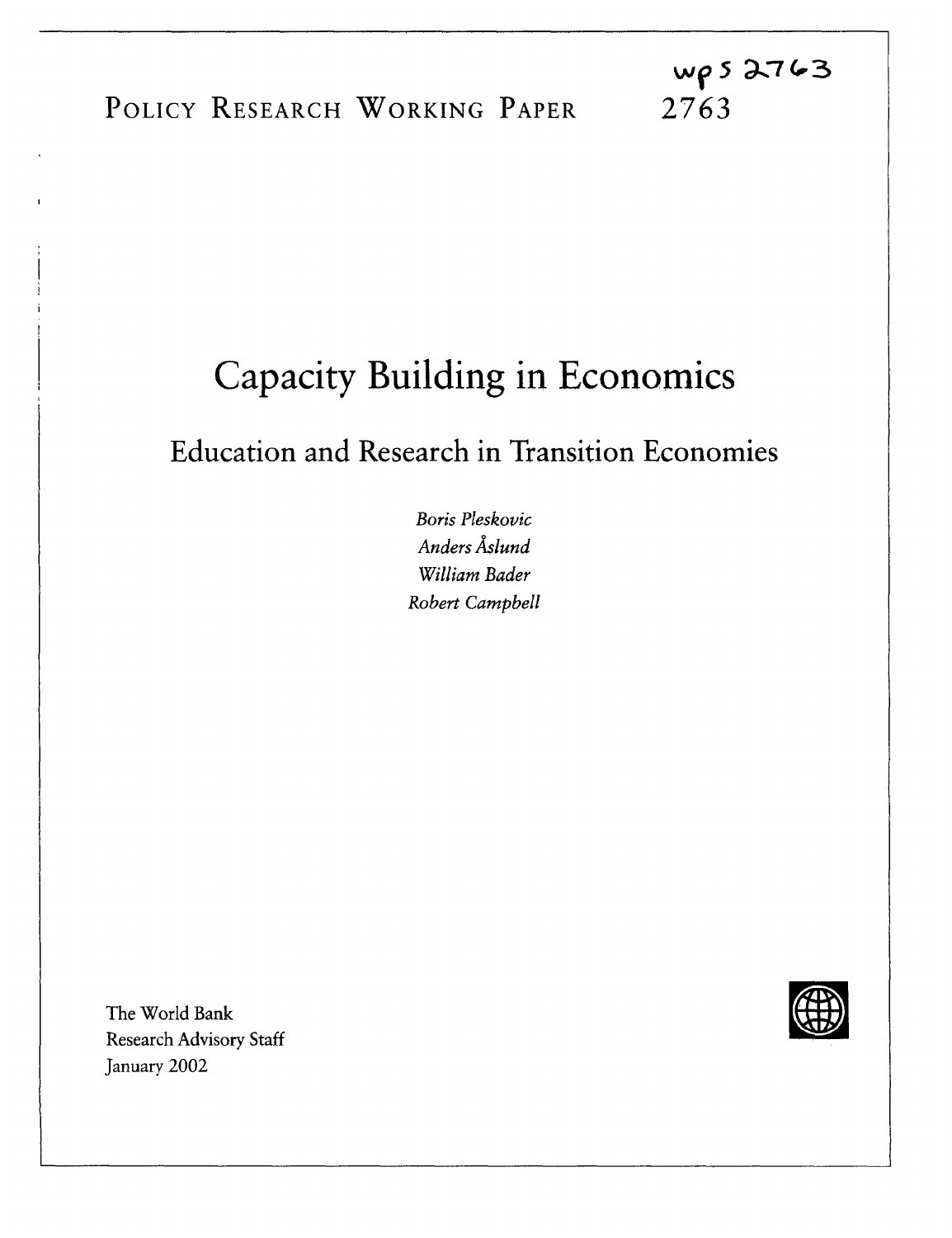## ANNEX A: **SUMMARY FINDINGS ON ECONOMICS INSTITUTIONS THROUGHOUT THE REGION**

This section summarizes our survey findings on specific features of economics education and institutions in the 20 countries. The findings are derived from our background studies and the principal consultants' knowledge of the institutions in question. Our aim was to evaluate promising sites for centers of economics education and to give some indication of the institutions that might be worth looking at. The studies did not attempt a systematic evaluation of the institutions mentioned but rather were intended to assess the state of economics education and research in these countries.

#### *East-Central Europe*

#### *Albania*

Albania (3.3 million inhabitants) has long been the poorest country in Europe. It moved from the old Soviet degree system to the Western degree system in 1993. Economics education is poor because of a shortfall of all kinds of resources, but academic freedom exists. Foreign degrees are recognized. Traditional public universities still dominate, but they receive minimal public funding and charge no tuition fees. Albania receives substantial foreign aid from many sources. It has a weak base for economics education, but its students could go to a regional center. The prime aim should be to get funding for good Albanian students to go abroad to get Ph.D. degrees.

The University of Tirana is the dominant university. Its department of economics has 1,700 undergraduate students and 180 graduate students. The university has a M.A. program in cooperation with Lincoln University in Nebraska.

#### *Belarus*

Belarus (10.3 million inhabitants) has done little to reform higher education. Government control and animosity have left economics education in a precarious state. The old Soviet system of centralized state control and Soviet degrees has survived, but public funding has fallen and a large number of professors have left their underpaid jobs. While M.A. degrees are now recognized, Ph.D. and other foreign degrees are not. Since the Soros Foundation office in Belarus was forced to close, foreign assistance to the education system has diminished.<sup>20</sup> Following a rapid expansion of private institutions of higher education in the early 1990s, a state accreditation committee forced most of them to close in 1997 on quality grounds. Today, there are 20 private institutions of higher education, with a total of 28,900 students. There is a severe shortage of Western textbooks. Private universities live on tuition fees, while side payments are prevalent at public universities, which have no tuition fees. The priority for Belarus must be to fund scholarships abroad

<sup>&</sup>lt;sup>20</sup> While the in-country office remains closed, the Soros foundations network continues to support civil society in Belarus through activities based at Soros Foundations in neighboring countries and through a Belarus project established by the OSI-Paris Office.